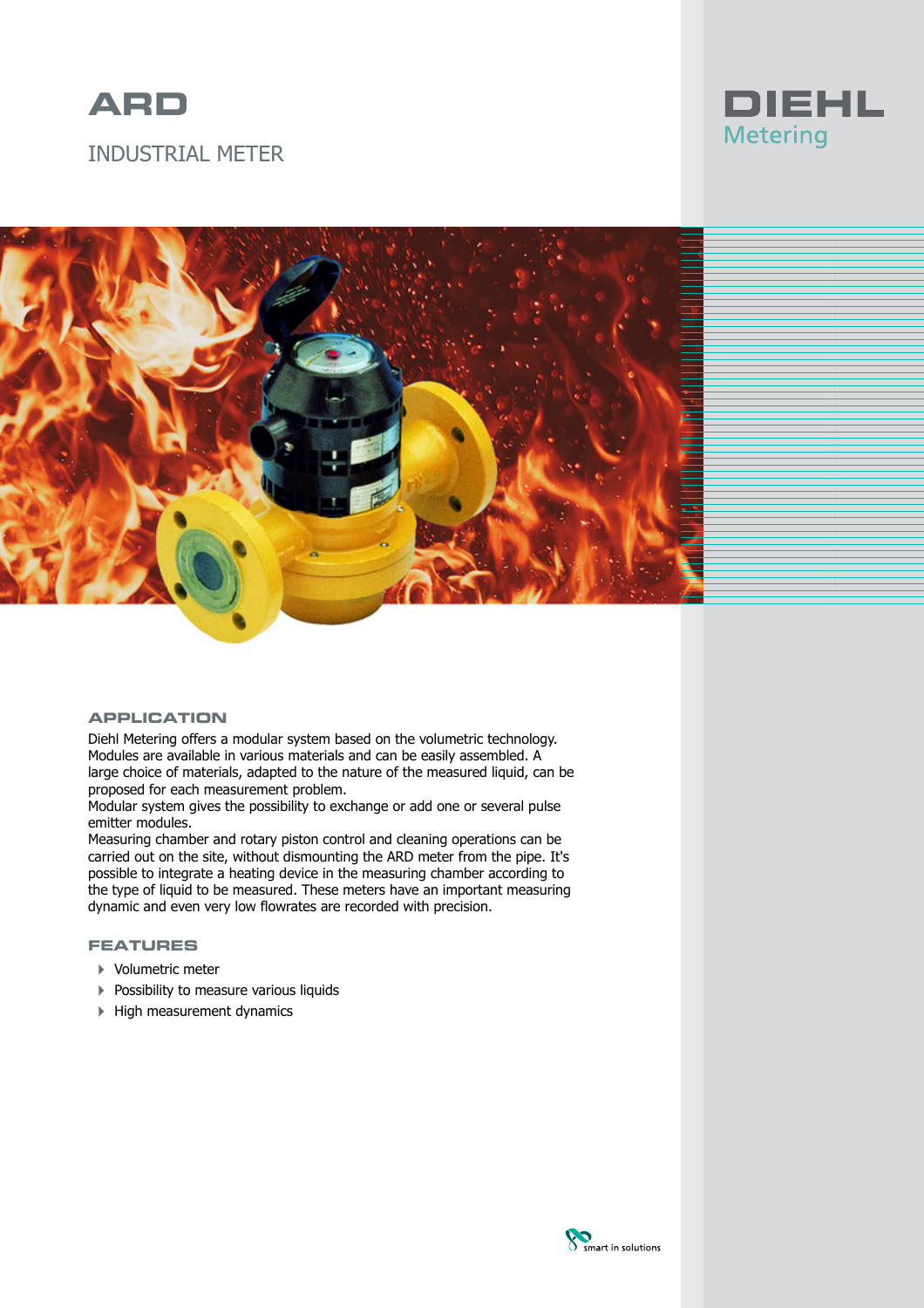## **TECHNICAL CHARACTERISTICS**

| Nominal diameter                                         | <b>DN</b><br>mm |              | 15       | 20       | 25       | 40       | 50           |
|----------------------------------------------------------|-----------------|--------------|----------|----------|----------|----------|--------------|
| Nominal pressure****                                     |                 | bar          | 1040(4)  | 1040(4)  | 1040(4)  | 1040(4)  | 1040(4)      |
| Operating temperatures<br>range ****                     |                 | $^{\circ}$ C | 40180(4) | 40180(4) | 40180(4) | 40180(4) | 40180(4)     |
| Max. flowrate                                            | I/h             |              | 400      | 1500     | 3 0 0 0  | 9 0 0 0  | 30 000       |
| Discontinuous flow                                       |                 | I/h          | 320      | 1200     | 2 400    | 7 200    | 24 000       |
| Continuous flow                                          |                 | l/h          | 200      | 750      | 1 500    | 4 500    | 15 000       |
| Min. flowrate**                                          | I/h             |              | 10       | 30       | 75       | 225      | 750          |
| Min. flowrate*** - aluminium<br>piston                   |                 | I/h          | 10       | 37.5     | 75       | 225      | 750          |
| Min. flowrate*** - ebonite/<br>graphite/stainless piston |                 | I/h          | 20       | 75       | 150      | 450      | 1 500        |
| Min. flowrate*** - PPS/PTFE<br>piston                    |                 | I/h          | 40       | 150      | 300      | 900      | 3 0 0 0      |
| Starting flow                                            |                 | I/h          | 4        | 12       | 30       | 90       | 300          |
| Volume of the measuring<br>chamber (cyclical volume)     | cm <sup>3</sup> |              | 12       | 36       | 100      | 330      | 1 200        |
| Verification step                                        |                 |              | 0.01     | 0.1      | 0.1      | 0.1      | $\mathbf{1}$ |
| Recording capacity                                       | m <sup>3</sup>  |              | 1000     | 10 000   | 10 000   | 10 000   | 100 000      |
| Max. recording time with<br>continuous flow and no reset |                 | h            | 5000     | 13 3 3 3 | 6 6 6 6  | 2 2 2 2  | 6 6 6 6      |
| Width of the safety filter mesh                          |                 | mm           | 0.4      | 0.4      | 0.4      | 0.8      | 0.8          |
| Max. width of the impurity<br>collector mesh             |                 | mm           | 0.1      | 0.1      | 0.25     | 0.25     | 0.25         |

\* For chemical liquids up to approximately 10 000 mPa.s

\*\* For light fuel oil meter with measuring chamber in brass and a piston in aluminium

\*\*\* For other liquids and piston materials and measuring chamber

\*\*\*\* According to construction materials

#### **METROLOGY**

|                                                                        |               | <b>ARD</b>    |
|------------------------------------------------------------------------|---------------|---------------|
| Error tolerance of the<br>instantaneous value between<br>Qmax and Qmin |               | $% \neq 0.5$  |
| Repeatability                                                          | $\frac{0}{0}$ | $\pm 0.1$     |
| Metering in both flow direction                                        |               | Yes           |
| Straight length                                                        |               | Not necessary |

#### **ASSEMBLY**

Rotary piston meters may be fitted on all positions but the dial of the register must never face down. No straight length before or after the meter is required. Meters with a register must be installed to be read easily. Rotary piston meters are precision instruments and must always be protected by an impurity collector or a filter. The mesh width must be less than 100 microns (0.1 mm).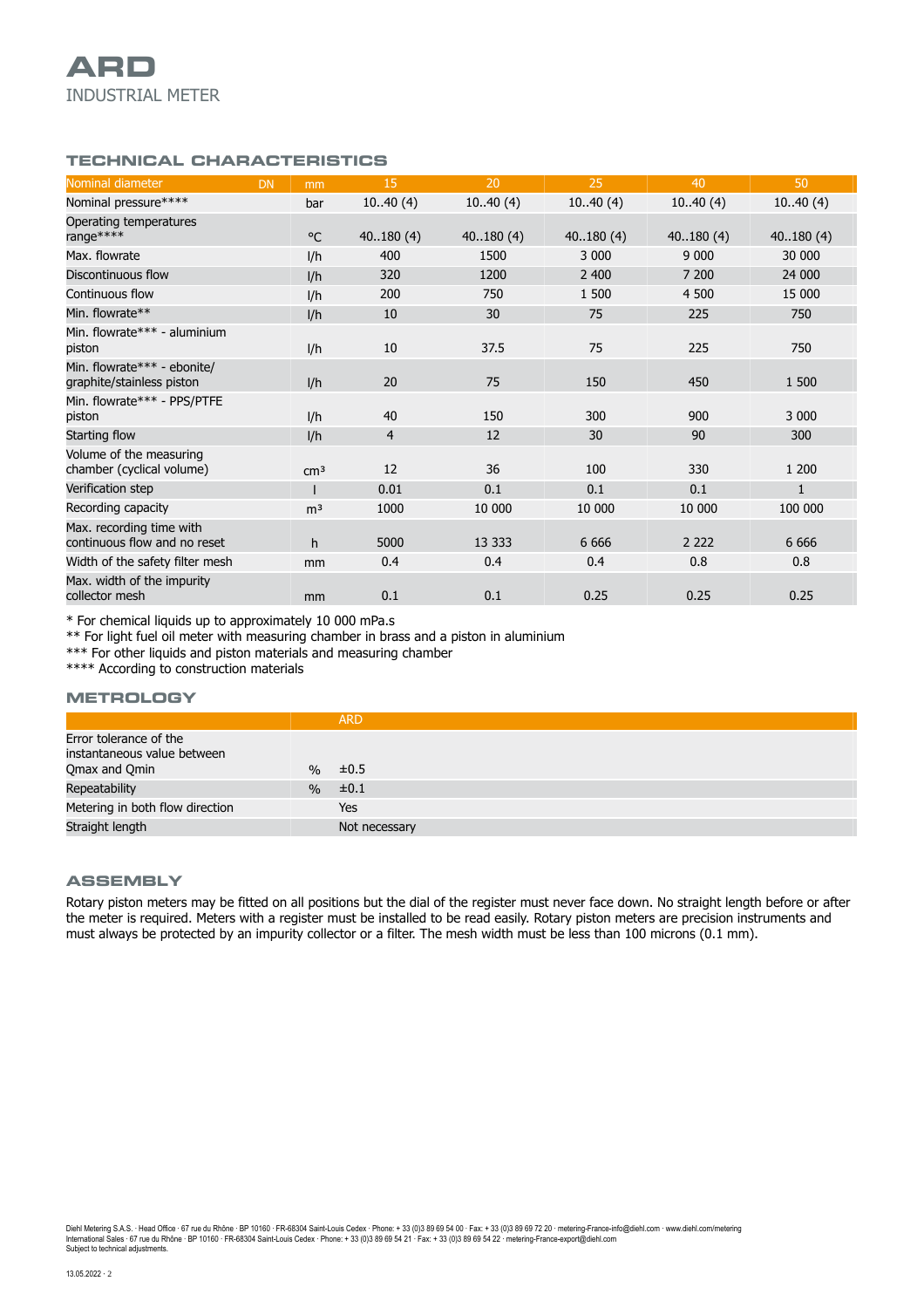

# **DIMENSIONS : THREAD VERSION**



| Nominal diameter | <b>DN</b> | mm | 15   | '20 | 25           | 40  | 50                       |
|------------------|-----------|----|------|-----|--------------|-----|--------------------------|
| a                |           |    | 165  | 165 | 190          | 300 | 350                      |
| b                |           |    | 45   | 54  | 77           | 116 | 166                      |
| с                |           |    | 20   | 20  | 24           | 35  | 41                       |
| Øf               |           |    | 105  | 105 | 130          | 210 | 280                      |
| Øe               |           |    | 95   | 105 | 115          | 150 | $\overline{\phantom{0}}$ |
| Øp               |           |    | 3/4" | 1"  | $1 - 1 / 4"$ | 2"  | $2 - 3/8"$               |
| Weight           |           | Kg | 2.1  | 2.5 | 4.2          | 16  | 36                       |

### **DIMENSIONS : FLANGE VERSION**



| Nominal diameter | <b>DN</b> | mm | 15                       | 20                           | 25   | 40    | 50                       |
|------------------|-----------|----|--------------------------|------------------------------|------|-------|--------------------------|
| a                |           |    | 165                      | 165                          | 190* | 300   | 350                      |
| b                |           |    | 45                       | 54                           | 77   | 116   | 166                      |
| с                |           |    | 20                       | 20                           | 24   | 37    | 43                       |
| d                |           |    | $\overline{\phantom{a}}$ | $\overline{\phantom{0}}$     | 107  | 140.5 | $\overline{\phantom{a}}$ |
| Øf               |           |    | 105                      | 105                          | 130  | 210   | 280                      |
| Øe               |           |    | 95                       | 105                          | 115  | 150   | 165                      |
| g                |           |    | $\overline{\phantom{a}}$ | $\overline{\phantom{a}}$     | 26   | 38    | $\overline{\phantom{a}}$ |
| Øj               |           |    | $\overline{\phantom{a}}$ | $\overline{\phantom{a}}$     | 160  | 210   | $\overline{\phantom{a}}$ |
| Weight Inox      |           | Кg | 4.5                      | 5.5                          | 8.5  | 21    | 40                       |
| Weight synthetic |           | Kg | $\overline{\phantom{a}}$ | $\qquad \qquad \blacksquare$ | 10   | 23    | $\overline{\phantom{a}}$ |

\*Only for metal housing, for synthetic housing length is 260 mm.

Diehl Metering S.A.S. · Head Office · 67 rue du Rhône · BP 10160 · FR-68304 Saint-Louis Cedex · Phone: + 33 (0)3 89 69 54 00 · Fax: + 33 (0)3 89 69 72 20 · metering-France-info@diehl.com · www.diehl.com/metering<br>Internati